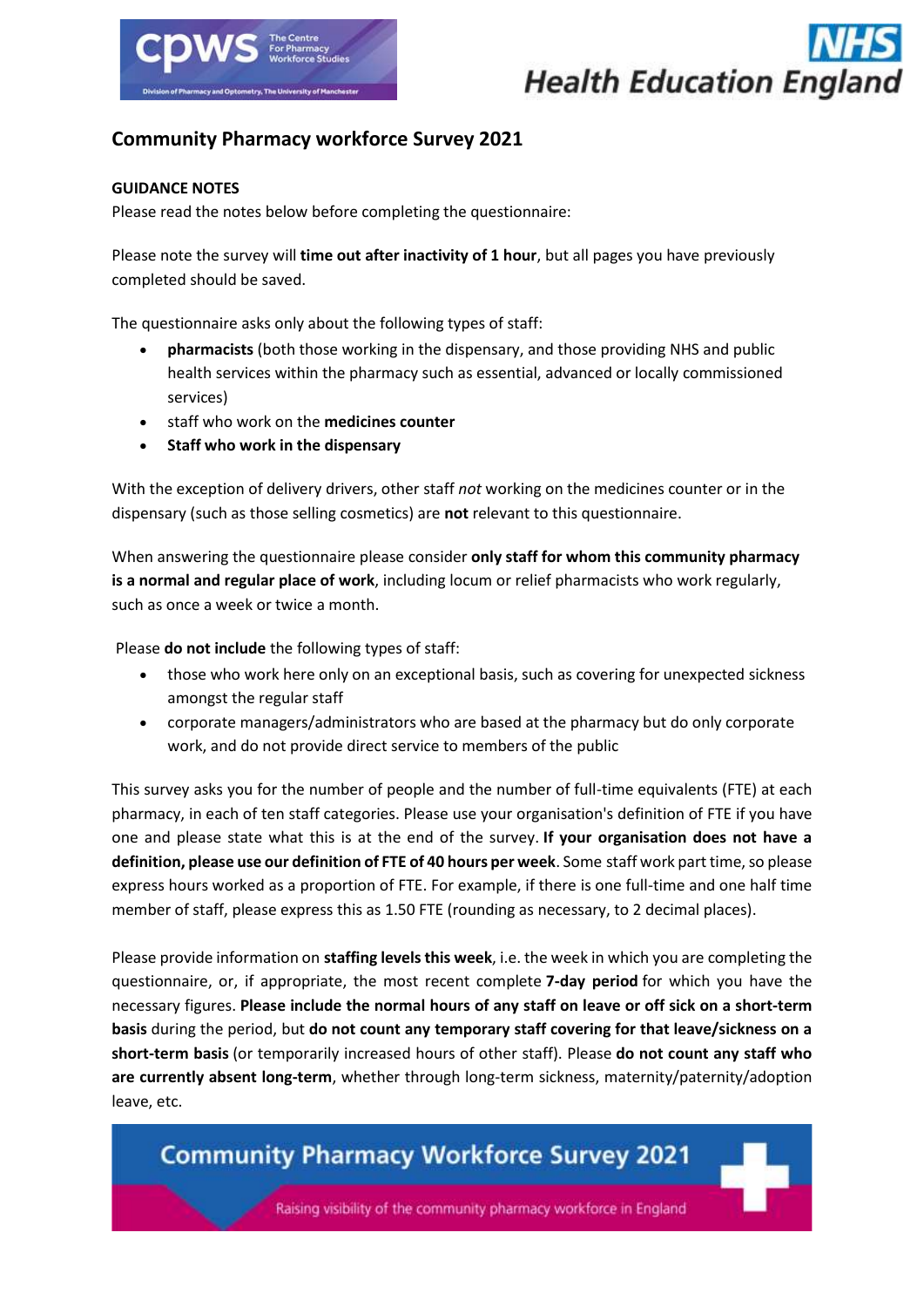

#### **HOW TO COMPLETE THE SURVEY**

We would like to fill in a record for your pharmacy. Use the **pharmacy ODS code** to identify your pharmacy. Please include the F number at the start of your ODS code. If you do not have your ODS code to hand, you can find it here: <https://odsportal.digital.nhs.uk/Organisation/Search>

Please provide information on the **FTE (up to two decimal places)** and **headcount** (number) of different staff groups. If you have no staff in a particular staff group, you can leave the data entry field blank.

### **Pharmacy staffing**

For this question, please indicate if you have staff in each group by ticking the box. Please answer the question about pharmacy staffing carefully. We will only ask subsequent questions about the **roles for which you indicate that you have staff or vacancies.** These specific questions will ask about your fulltime equivalent (FTE), headcount, FTE vacancies, and headcount vacancies. If you mistakenly do not select a role, you will be able to navigate back to this page to correct the error. Please include self-employed, regular\* locum or relief staff, as well as directly employed staff. NB: If you are the owner of the pharmacy, please ensure that you include yourself in the relevant staff numbers. \*By regular, we mean locums who work once a week or twice a month.

| <b>Role</b>                                                                      | YES, I have staff |
|----------------------------------------------------------------------------------|-------------------|
|                                                                                  | in this role      |
| Pharmacists registered with the GPhC (Please include both directly employed      |                   |
| staff, self-employed locums and reliefs)                                         |                   |
| Pharmacists provisionally registered with the GPhC                               |                   |
| Pre-registration trainee pharmacists for whom this pharmacy is their normal      |                   |
| place of work                                                                    |                   |
| Pharmacy technicians; (registered with the GPhC), including those that are       |                   |
| also known as accuracy checking pharmacy technicians (Please include both        |                   |
| employed, self-employed locums registered pharmacy technicians and reliefs)      |                   |
| Accuracy checkers (Please do not include those that are registered pharmacy      |                   |
| technicians)                                                                     |                   |
| Pre-registration trainee pharmacy technicians enrolled upon (or completed        |                   |
| and awaiting registration on) a GPhC recognised course. Please include           |                   |
| apprentices. Those who have completed the course but have chosen not to          |                   |
| register with the GPhC should be included under dispensing assistants            |                   |
| Trained dispensing assistants, who have completed a course to provide NVQ        |                   |
| level 2, BTEC level 2, City & Guilds level 2 (please also include those who have |                   |
| completed NVQ level 3 but have chosen not to register with the GPhC)             |                   |
| Trainee dispensing assistants, enrolled on a course to provide NVQ level 2,      |                   |
| BTEC level 2, City & Guilds level 2                                              |                   |
| Trained medicines counter assistants (MCA), also known as Health Care            |                   |
| Assistants (HCAs) in some organisations                                          |                   |
| Trainee medicines counter assistants, also known as Trainee Health Care          |                   |
| Assistants (HCAs) in some organisations. Enrolled on a GPhC accredited           |                   |
| course (Please include apprentices)                                              |                   |
| <b>Pharmacy delivery drivers</b>                                                 |                   |

### **Community Pharmacy Workforce Survey 2021**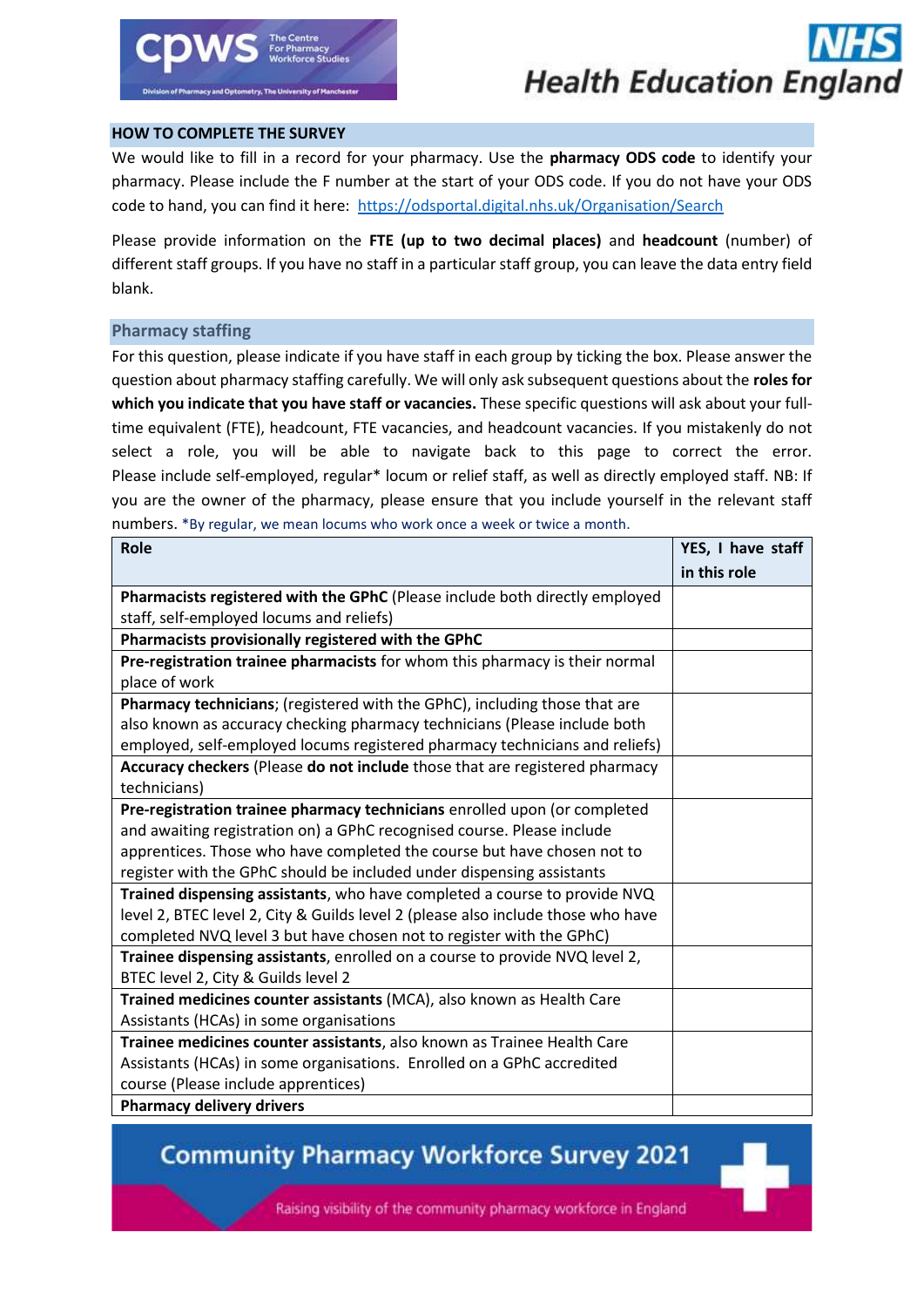### **Vacancies**

Please indicate by ticking a box whether you have vacancies in any of the staff roles. Please include self-employed locum vacancies, as well as directly employed vacancies. Please define a vacancy as a position that is **not currently filled**, and for which you are **either actively recruiting or intending to actively recruit** in the near future. **Do not include** any position to which you have made an appointment, even if you are waiting for them to start work.

| <b>Role</b>                                                                       | YES, I have       |
|-----------------------------------------------------------------------------------|-------------------|
|                                                                                   | vacancies in this |
|                                                                                   | role              |
| Pharmacists registered with the GPhC (Please include both directly employed       |                   |
| staff, self-employed locums and reliefs)                                          |                   |
| <b>Pharmacy technicians;</b> (registered with the GPhC), including those that are |                   |
| also known as accuracy checking technicians. (Please include both employed,       |                   |
| self-employed locums registered pharmacy technicians and reliefs)                 |                   |
| Accuracy checkers (Please do not include those that are registered pharmacy       |                   |
| technicians)                                                                      |                   |
| Trained dispensing assistants, who have completed a course to provide NVQ         |                   |
| level 2, BTEC level 2, City & Guilds level 2 (please also include those who have  |                   |
| completed NVQ level 3 but have chosen not to register with the GPhC)              |                   |
| Trainee dispensing assistants, enrolled on a course to provide NVQ level 2,       |                   |
| BTEC level 2, City & Guilds level 2                                               |                   |
| Trained medicines counter assistants (MCA), also known as Health Care             |                   |
| Assistants (HCAs) in some organisations                                           |                   |
| Trainee medicines counter assistants, also known as Trainee Health Care           |                   |
| Assistants (HCAs) in some organisations. Enrolled on a GPhC accredited            |                   |
| course. (Please include apprentices)                                              |                   |
| <b>Pharmacy delivery drivers</b>                                                  |                   |

### **Section 1: Pharmacists (registered with GPhC and currently working as a pharmacist)**

For this section please complete the form, indicating the Full-Time Equivalent (FTE) and headcount of employed pharmacists self-employed locum pharmacists, regular relief pharmacists and provisionally registered pharmacists working in each pharmacy. Please also indicate the FTE vacancies and headcount vacancies for employed pharmacists and self-employed locum pharmacists. For a definition of self-employed locum pharmacist please see the following [definition.](https://www.gov.uk/hmrc-internal-manuals/employment-status-manual/esm4270)

Please include pharmacists working in the pharmacy, dispensary, care home dispensing units, & those who may only provide essential advanced or locally commissioned services.

Please ensure that you use either your **organisation's definition of Full Time Equivalent (FTE)** or **40 hours per week** (if you do not have your own definition). If you have used your organisation's definition, please ensure that you provide this information in the box at the end of the survey. Some staff work part time, so please express hours worked as a proportion of FTE. For example, if there is one full-time and one half time member of staff please express this as 1.50 FTE (rounding as necessary, to 2 decimal places).

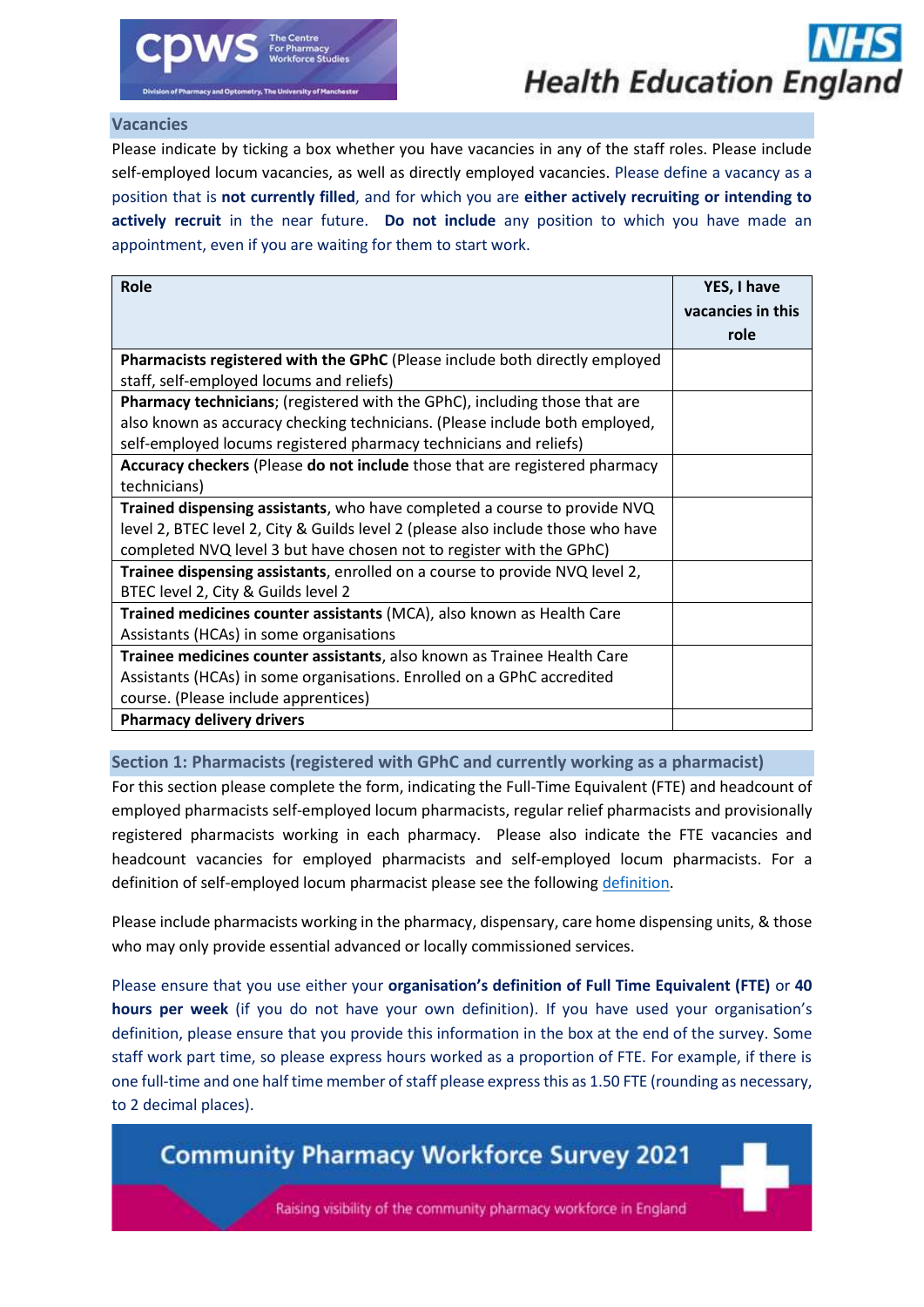



| Role                                 | <b>Total FTE</b> | <b>Total</b> | <b>Total FTE</b> | <b>Total</b> |
|--------------------------------------|------------------|--------------|------------------|--------------|
|                                      |                  | headcount    | vacancies        | headcount    |
|                                      |                  |              |                  | vacancies    |
| <b>Employed pharmacists</b>          |                  |              |                  |              |
| Self-employed locum* pharmacists     |                  |              |                  |              |
| Relief* pharmacists                  |                  |              |                  |              |
| Provisionally registered pharmacists |                  |              |                  |              |

\* Please include locum or relief pharmacists who work regularly in the pharmacy, such as once a week or twice a month

#### **Independent prescribing**

Please indicate whether any of the pharmacists at the pharmacy hold an independent prescribing qualification, Please note that they do not need to be currently prescribing (either within or outside the community pharmacy) to be included here. Please record the FTE and headcount.

| Role                    | <b>Total FTE</b> | <b>Total headcount</b> |
|-------------------------|------------------|------------------------|
| Independent prescribers |                  |                        |

In addition, please indicate if any of the independent prescribers doing any prescribing\* at the pharmacy. Please note that this could include private prescribing. Please do not indicate YES if the prescriber has a contract with an external organisation to prescribe there (e.g. works in general practice).

| Are any of the independent prescribers doing any prescribing at the pharmacy? |  |  |
|-------------------------------------------------------------------------------|--|--|
| l O Yes                                                                       |  |  |
| O No                                                                          |  |  |

### **Section 2: Pre-registration trainee pharmacists**

Please indicate the FTE and headcount for pre-registration trainee pharmacist at the pharmacy. Please also indicate if any of the trainees are multi-sector trainees by selecting YES or No in the box. Multi sector refers to a programme with a training rotation of 12 weeks or longer in another setting e.g. hospital or GP surgery*.*

| Role                     | <b>Total FTE</b> | <b>Total headcount</b> | Are any of the<br>trainees multi-<br>sector trainees |
|--------------------------|------------------|------------------------|------------------------------------------------------|
| Pre-registration trainee |                  |                        | O Yes                                                |
| pharmacists              |                  |                        | O No                                                 |

### **Community Pharmacy Workforce Survey 2021**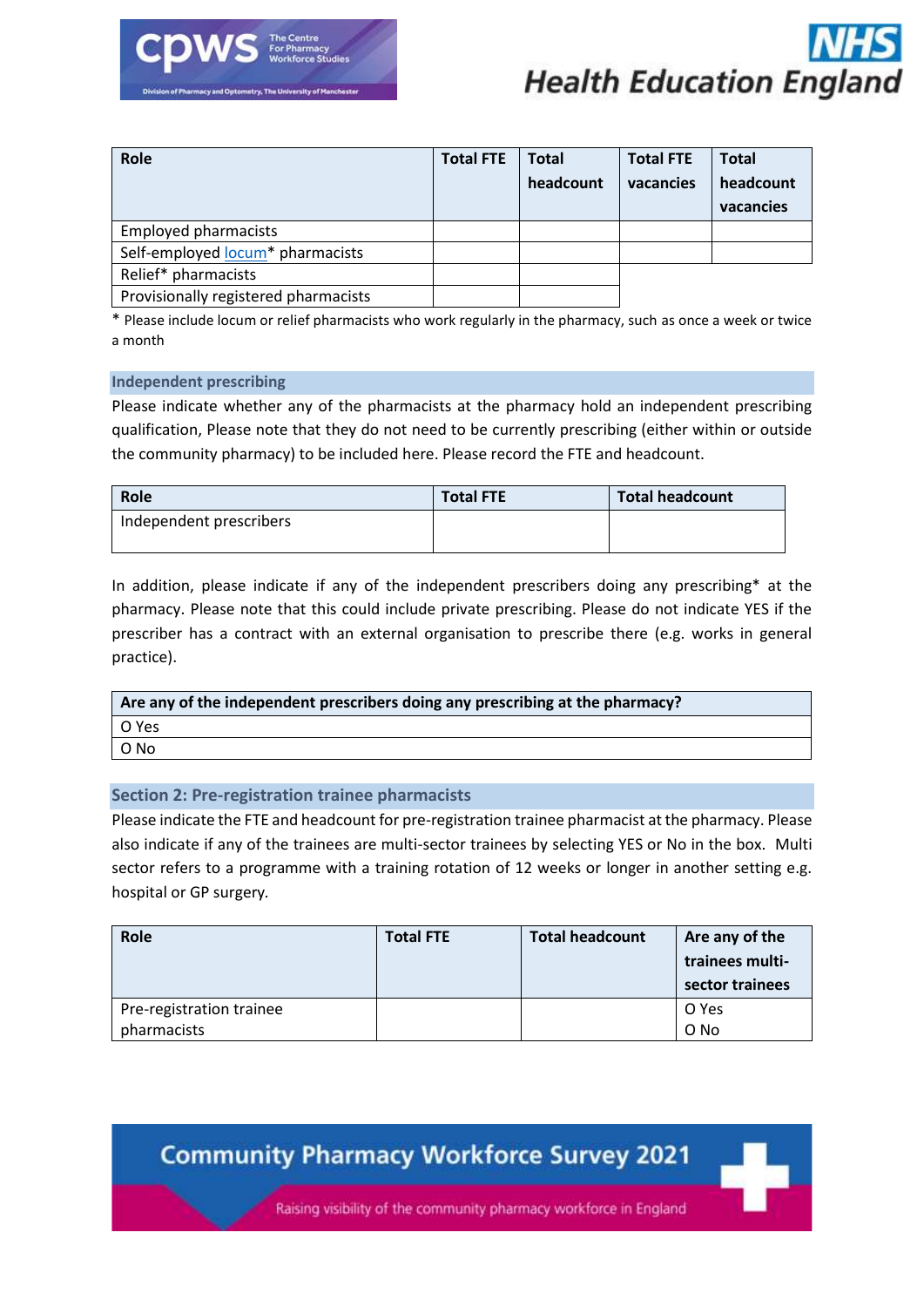

### **Section 2: Pre-registration trainee pharmacists (cont.)**

In addition, Health Education England may be able to target support for pre-registration pharmacist tutors. In order to do this, please indicate if your organisation is willing for the pharmacy to be identified as employing a pre-registration trainee pharmacist by selecting YES or NO.

### **Please tick a box below to show whether you do or do not want your pharmacy to be identified as a pharmacy employing a pre-registration trainee pharmacist.**

O Yes – I am willing for this pharmacy to be identified as employing a pre-registration trainee pharmacist

O No – I do not want this pharmacy to be identified as employing a pre-registration trainee pharmacist

### **Section 3: Pharmacy technicians (registered with the GPhC)**

Please indicate the FTE and headcount for the following roles: employed pharmacy technicians; selfemployed locum pharmacy technicians; regular relief pharmacy technicians and pharmacy technician role (with accuracy checking). Please indicate the FTE vacancies and headcount vacancies for employed pharmacy technicians and self-employed locum pharmacy technicians. Please include here those that are also referred to as accuracy checking pharmacy technicians.

| Role                                   | <b>Total FTE</b> | Total     | <b>Total FTE</b> | <b>Total</b> |
|----------------------------------------|------------------|-----------|------------------|--------------|
|                                        |                  | headcount | vacancies        | headcount    |
|                                        |                  |           |                  | vacancies    |
| Employed pharmacy technicians          |                  |           |                  |              |
| Self-employed locum* pharmacy          |                  |           |                  |              |
| technicians                            |                  |           |                  |              |
| Relief* pharmacy technicians           |                  |           |                  |              |
| Pharmacy technician role with accuracy |                  |           |                  |              |
| checking                               |                  |           |                  |              |

*\* Please include locum or relief pharmacy technicians who work regularly in the pharmacy, such as once a week or twice a month.*

### **Section 4: Accuracy checkers**

Please indicate the FTE and headcount and FTE vacancies and headcount vacancies for accuracy checkers. Please **do not include** those that are registered pharmacy technicians. These should be included in section 3 above.

| Role             | <b>Total FTE</b> | <b>Total</b><br>headcount | <b>Total FTE</b><br>vacancies | <b>Total</b><br>headcount<br>vacancies |
|------------------|------------------|---------------------------|-------------------------------|----------------------------------------|
| Accuracy checker |                  |                           |                               |                                        |

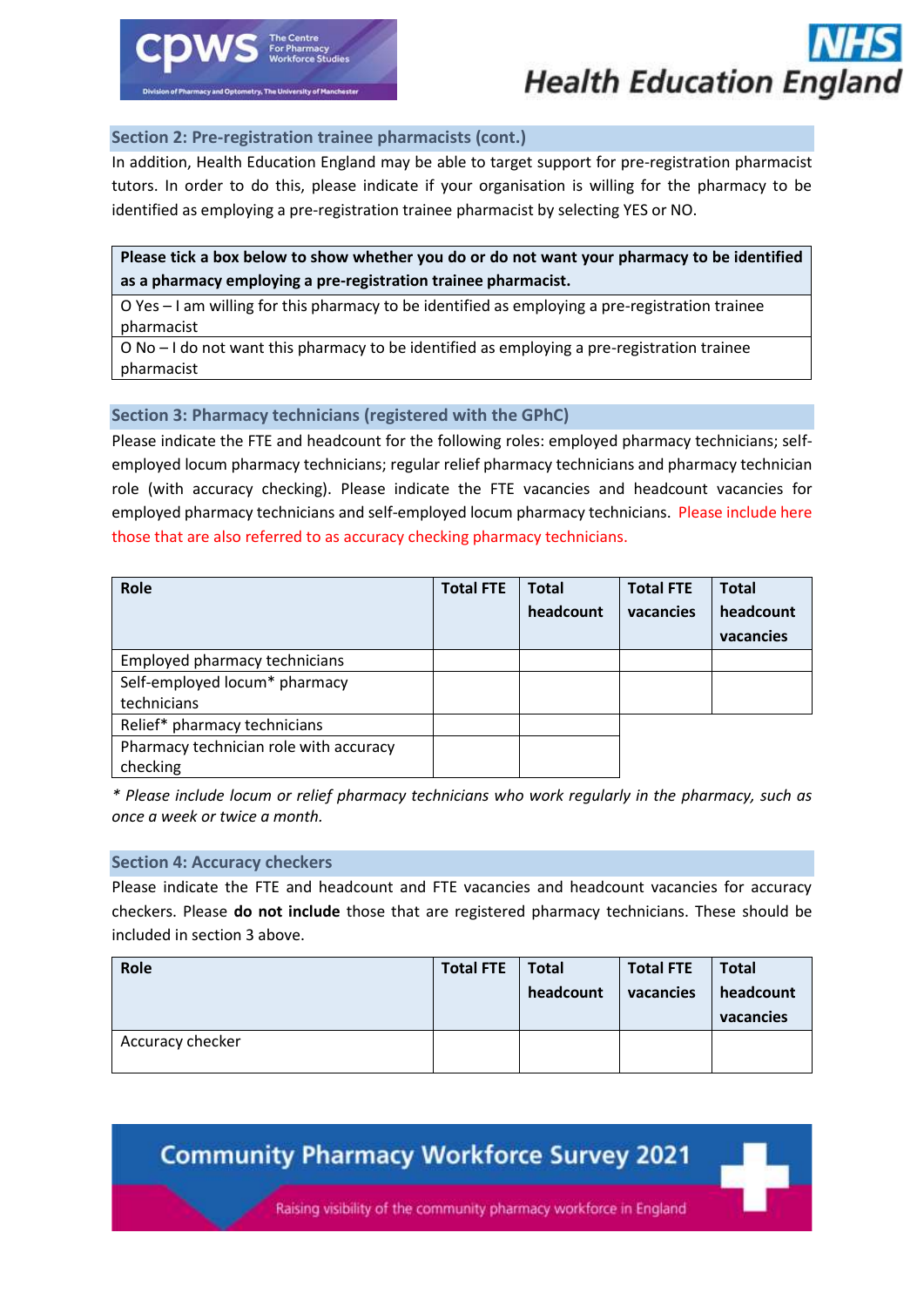

### **Section 5: Pre-registration trainee pharmacy technicians**

Please indicate the FTE and headcount for pre-registration trainee pharmacy technicians. These are defined as trainee pharmacy technicians who are enrolled upon (or completed and awaiting registration) a GPhC recognised course.Those who have completed the course but have chosen not to register with GPhC should be included under dispensing assistants. Please **do not include** any trained dispensing assistants or trained medicines counter assistants who are currently undertaking training to become a registered pharmacy technician in this section.

| Role                              | <b>Total FTE</b> | <b>Total headcount</b> |
|-----------------------------------|------------------|------------------------|
| Pre-registration trainee pharmacy |                  |                        |
| technicians                       |                  |                        |

### **Section 6: Trained dispensing assistants**

Please indicate the FTE and headcount and FTE vacancies and headcount vacancies for trained dispensing assistants. This category includes those who have completed NVQ level 3 (but not GPhC registered), NVQ Level 2, BTEC level 2, City & Guilds level 2.

| Role                          | <b>Total FTE</b> | <b>Total</b><br>headcount | <b>Total FTE</b><br>vacancies | Total<br>headcount<br>vacancies |
|-------------------------------|------------------|---------------------------|-------------------------------|---------------------------------|
| Trained dispensing assistants |                  |                           |                               |                                 |

In addition, please indicate whether any of the trained dispensing assistants are undertaking trained to become a registered pharmacy technician (FTE and headcount)

| Role                                                                                                        | <b>Total FTE</b> | <b>Total headcount</b> |
|-------------------------------------------------------------------------------------------------------------|------------------|------------------------|
| Trained dispensing assistants who are<br>undertaking training to become a<br>registered pharmacy technician |                  |                        |

### **Section 7: Trainee dispensing assistants**

Please indicate the FTE and headcount and FTE vacancies and headcount vacancies for trainee dispensing assistants. This category includes those who are enrolled on a course to provide NVQ level 2, BTEC level 2, City & Guilds level 2. If trainees are on dual dispensing assistant/medicines counter assistant training programmes, they should be recorded in the category for the highest qualification they are training to.

| Role                          | <b>Total FTE</b> | <b>Total</b> | <b>Total FTE</b> | <b>Total</b>           |
|-------------------------------|------------------|--------------|------------------|------------------------|
|                               |                  | headcount    | vacancies        | headcount<br>vacancies |
| Trainee dispensing assistants |                  |              |                  |                        |

### **Community Pharmacy Workforce Survey 2021**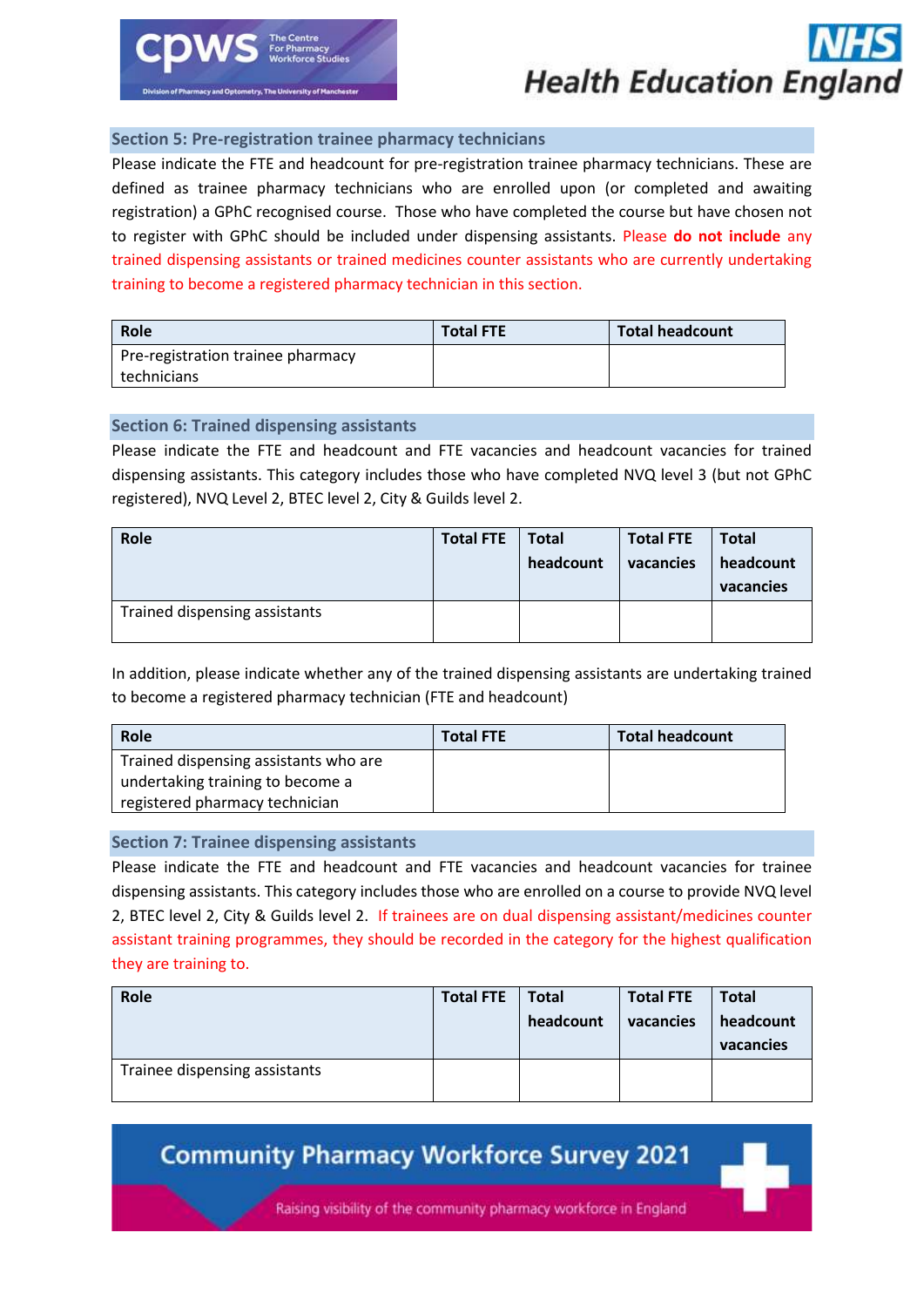

### **Section 8: Trained medicines counter assistants (MCA)**

Please indicate the FTE and headcount and FTE vacancies and headcount vacancies for trained medicines counter assistants (also known as Health Care Assistants (HCAs) in some organisations). This category includes those who have completed a General Pharmaceutical Council accredited course.

| Role                                 | <b>Total FTE</b> | <b>Total</b><br>headcount | <b>Total FTE</b><br>vacancies | Total<br>headcount<br>vacancies |
|--------------------------------------|------------------|---------------------------|-------------------------------|---------------------------------|
| Trained medicines counter assistants |                  |                           |                               |                                 |

In addition please indicate whether any of the trained medicines counter assistants (MCAs) are undertaking training to become a registered pharmacy technician. Please indicate the FTE and headcount.

| Role                                    | <b>Total FTE</b> | Total headcount |
|-----------------------------------------|------------------|-----------------|
| Trained medicines counter assistants    |                  |                 |
| (HCAs) who are undertaking training to  |                  |                 |
| become a registered pharmacy technician |                  |                 |

### **Section 9: Trainee medicines counter assistants**

Please indicate the FTE and headcount and FTE vacancies and headcount vacancies for trainee medicines counter assistants (also known as trainee Health Care Assistants (HCAs) in some organisations). This category includes those who are enrolled on a GPhC accredited course**.** If trainees are on dual dispensing assistant/medicines counter assistant training programmes, they should be recorded in the category for the highest qualification they are training to**.**

| Role                                 | <b>Total FTE</b> | <b>Total</b><br>headcount | <b>Total FTE</b><br>vacancies | <b>Total</b><br>headcount<br>vacancies |
|--------------------------------------|------------------|---------------------------|-------------------------------|----------------------------------------|
| Trainee medicines counter assistants |                  |                           |                               |                                        |

### **Section 10: Pharmacy delivery drivers**

Please indicate the FTE and headcount and FTE vacancies and headcount vacancies for pharmacy delivery drivers.

| Role                      | <b>Total FTE</b> | <b>Total</b><br>headcount | <b>Total FTE</b><br>vacancies | <b>Total</b><br>headcount<br>vacancies |
|---------------------------|------------------|---------------------------|-------------------------------|----------------------------------------|
| Pharmacy delivery drivers |                  |                           |                               |                                        |

**Community Pharmacy Workforce Survey 2021**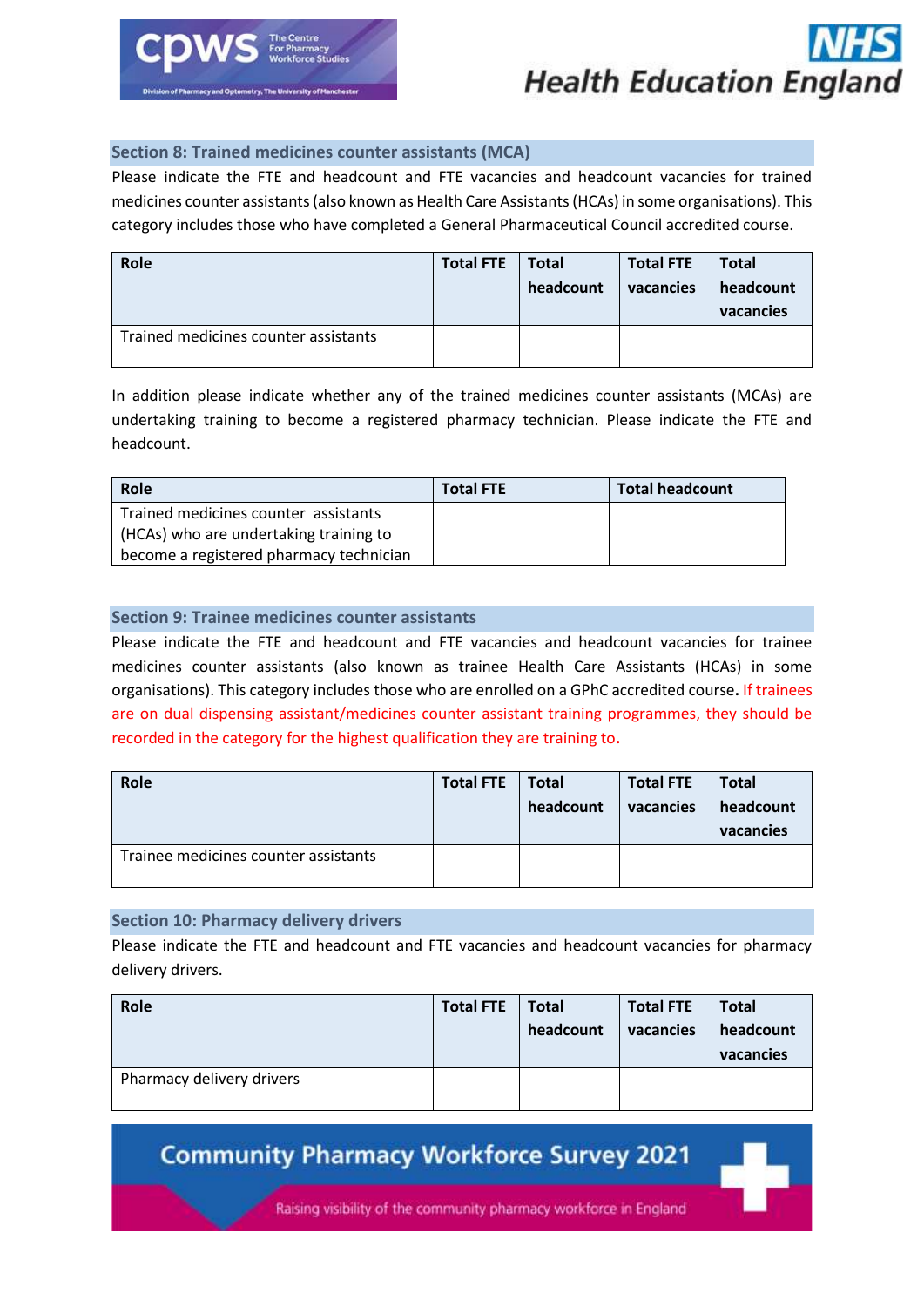

### **Difficulty of filling vacancies**

This questions is interested in understanding which types of staff vacancies are difficult to fill. For each staff role, please indicate by ticking the appropriate box how easy or difficult it is to fill a vacancy for that role. If you are unsure or a particular role is not applicable to your pharmacy, please tick the appropriate box.

| Vacancy                       | <b>Very</b><br>easy | Fairly<br>easy | <b>Neither</b><br>easy<br>nor<br>difficult | Fairly<br>difficult | <b>Very</b><br>difficult | Don't<br>know | <b>Not</b><br>applicable |
|-------------------------------|---------------------|----------------|--------------------------------------------|---------------------|--------------------------|---------------|--------------------------|
| Pharmacists                   |                     |                |                                            |                     |                          |               |                          |
| Pharmacy technicians          |                     |                |                                            |                     |                          |               |                          |
| Accuracy checkers             |                     |                |                                            |                     |                          |               |                          |
| Trained dispensing assistants |                     |                |                                            |                     |                          |               |                          |
| Trainee dispensing assistants |                     |                |                                            |                     |                          |               |                          |
| Trained medicines counter     |                     |                |                                            |                     |                          |               |                          |
| assistants (MCA)              |                     |                |                                            |                     |                          |               |                          |
| Trainee medicines counter     |                     |                |                                            |                     |                          |               |                          |
| assistants                    |                     |                |                                            |                     |                          |               |                          |
| Pharmacy delivery drivers     |                     |                |                                            |                     |                          |               |                          |

### **Question about community pharmacy-funded staff who work in other settings**

Please indicate here whether you have any FTE staff who are employed by the pharmacy but are commissioned to provide services elsewhere. Please only include staff who are employed by the pharmacy to work in other settings. Do not include pharmacists or other staff who also have a separate job in another setting. For example, if you have a pharmacist working 0.5FTE in the pharmacy, who is also employed 0.5FTE by a local General Practice, you would not include them in this section. Only include them if they are funded by the community pharmacy to provide services elsewhere.

If you do have staff funded to provide services elsewhere, please indicate the FTE of staff working in each of the settings. If you do not have any staff commissioned to provide services elsewhere, you can leave the data entry field blank.

| Role                                  | FTE of staff working in other settings |
|---------------------------------------|----------------------------------------|
| Care home                             |                                        |
| General practice/primary care network |                                        |
| Health and justice pharmacy           |                                        |
| Hospital pharmacy outpatients         |                                        |
| Hospice                               |                                        |
| <b>COVID vaccination clinic</b>       |                                        |
| Other settings (please add text here) |                                        |

### **Community Pharmacy Workforce Survey 2021**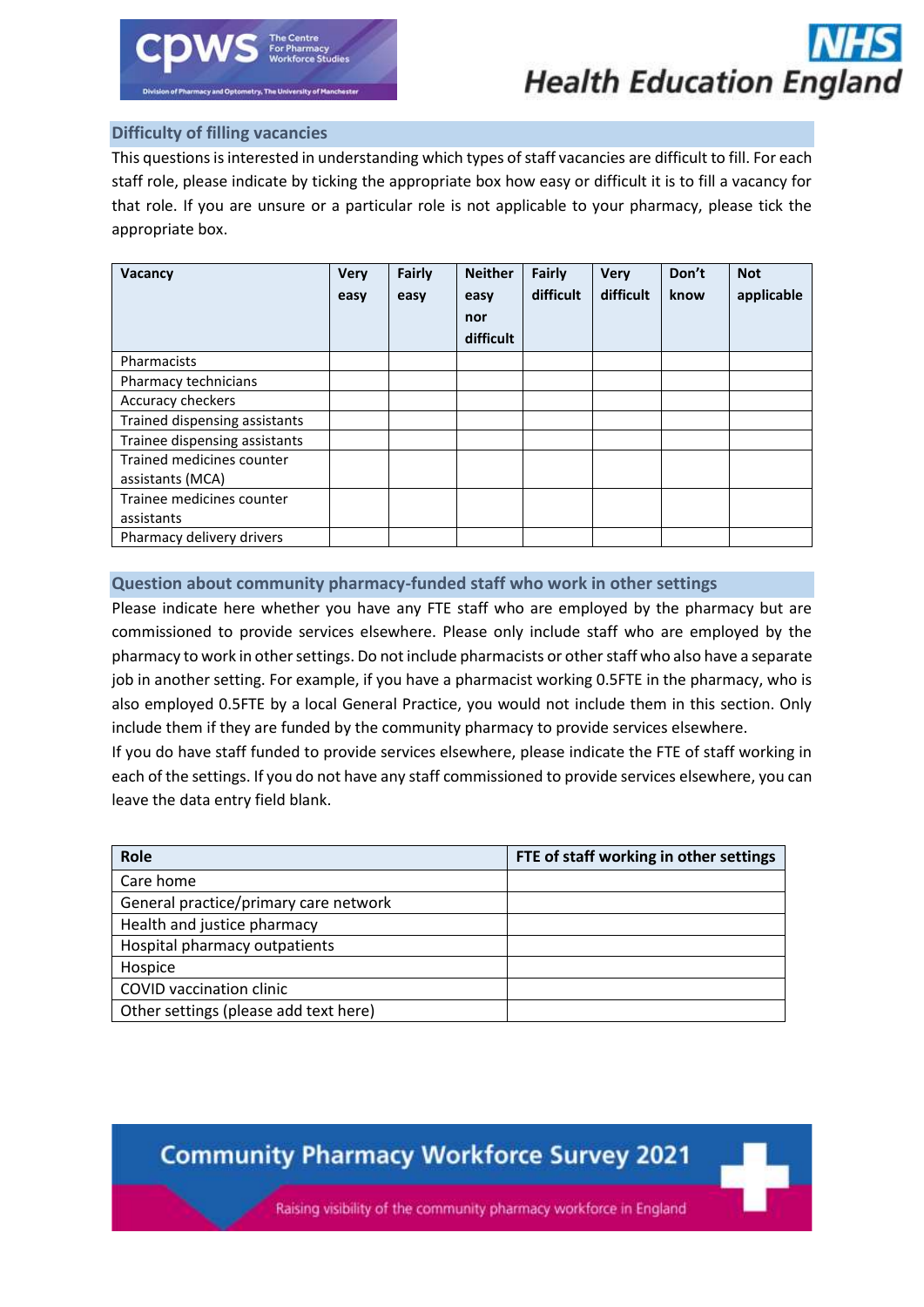

### **Full Time Equivalent definition**

Please indicate whether you have used your organisation's definition of FTE or our suggested definition of 40 hours a week. If you have a different definition for FTE for your pharmacist staff, please indicate here.

### **In the present survey, what definition of FTE did you use?**

#### O 40 hours

O Another definition (your own organisation's definition)

### **If you did not use 40 hours to indicate FTE, please indicate your organisation's definition below:**

### **Demographics**

We really appreciate your continued support to gather meaningful data to understand the make-up of the community pharmacy workforce and how the workforce reflect the diversity of the communities served, as part of informing the plans for inclusive pharmacy practice. If you do not have this information, please note down the number of staff in each category this information is missing for in the "prefer not to say / not known" row or column.

| <b>Role</b>                                        | <b>Male</b> | Female | <b>Prefer not</b><br>to say/not<br>known |
|----------------------------------------------------|-------------|--------|------------------------------------------|
| Pharmacists registered with the GPhC (owners,      |             |        |                                          |
| employees, locums and reliefs)                     |             |        |                                          |
| Pharmacists provisionally registered with the GPhC |             |        |                                          |
| Pre-registration trainee pharmacists               |             |        |                                          |
| Pharmacy technicians registered with the GPhC      |             |        |                                          |
| Accuracy checkers                                  |             |        |                                          |
| Pre-registration trainee pharmacy technicians      |             |        |                                          |
| Trained dispensing assistants                      |             |        |                                          |
| Trainee dispensing assistants                      |             |        |                                          |
| Trained medicines counter assistants               |             |        |                                          |
| Trainee medicines counter assistants               |             |        |                                          |
| <b>Delivery Drivers</b>                            |             |        |                                          |

**Community Pharmacy Workforce Survey 2021**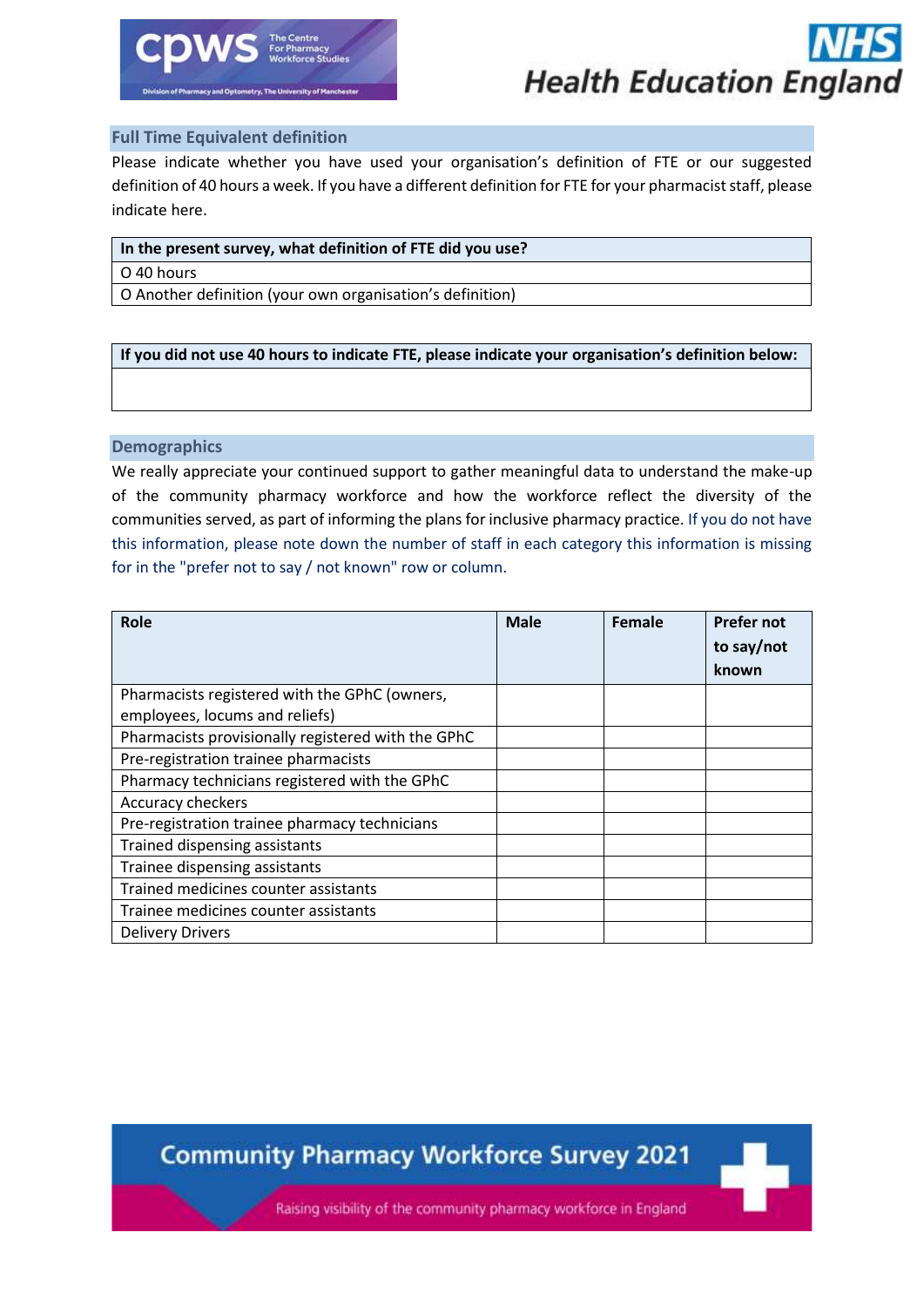



| Age group                               | <b>Pharmacists</b><br>registered<br>with the<br><b>GPhC</b><br>(owners,<br>employees,<br>locums and<br>reliefs) | <b>Pharmacists</b><br>provisionally<br>registered<br>with the<br><b>GPhC</b> | Pre-<br>registration<br>trainee<br>pharmacists | Pharmacy<br>technicians<br>registered<br>with the<br><b>GPhC</b> | <b>Accuracy</b><br>checkers | Pre-<br>registration<br>trainee<br>pharmacy<br>technicians | <b>Trained</b><br>dispensing<br>assistants | <b>Trainee</b><br>dispensing<br>assistants | <b>Trained</b><br>medicines<br>counter<br>assistants | <b>Trainee</b><br>medicines<br>counter<br>assistants | <b>Delivery</b><br><b>Drivers</b> |
|-----------------------------------------|-----------------------------------------------------------------------------------------------------------------|------------------------------------------------------------------------------|------------------------------------------------|------------------------------------------------------------------|-----------------------------|------------------------------------------------------------|--------------------------------------------|--------------------------------------------|------------------------------------------------------|------------------------------------------------------|-----------------------------------|
| 16-19 years                             |                                                                                                                 |                                                                              |                                                |                                                                  |                             |                                                            |                                            |                                            |                                                      |                                                      |                                   |
| 20-29 years                             |                                                                                                                 |                                                                              |                                                |                                                                  |                             |                                                            |                                            |                                            |                                                      |                                                      |                                   |
| 30-39 years                             |                                                                                                                 |                                                                              |                                                |                                                                  |                             |                                                            |                                            |                                            |                                                      |                                                      |                                   |
| 40-49 years                             |                                                                                                                 |                                                                              |                                                |                                                                  |                             |                                                            |                                            |                                            |                                                      |                                                      |                                   |
| 50-59 years                             |                                                                                                                 |                                                                              |                                                |                                                                  |                             |                                                            |                                            |                                            |                                                      |                                                      |                                   |
| 60-69 years                             |                                                                                                                 |                                                                              |                                                |                                                                  |                             |                                                            |                                            |                                            |                                                      |                                                      |                                   |
| 70 years or<br>above                    |                                                                                                                 |                                                                              |                                                |                                                                  |                             |                                                            |                                            |                                            |                                                      |                                                      |                                   |
| Prefer not<br>to say / age<br>not known |                                                                                                                 |                                                                              |                                                |                                                                  |                             |                                                            |                                            |                                            |                                                      |                                                      |                                   |

**Community Pharmacy Workforce Survey 2021**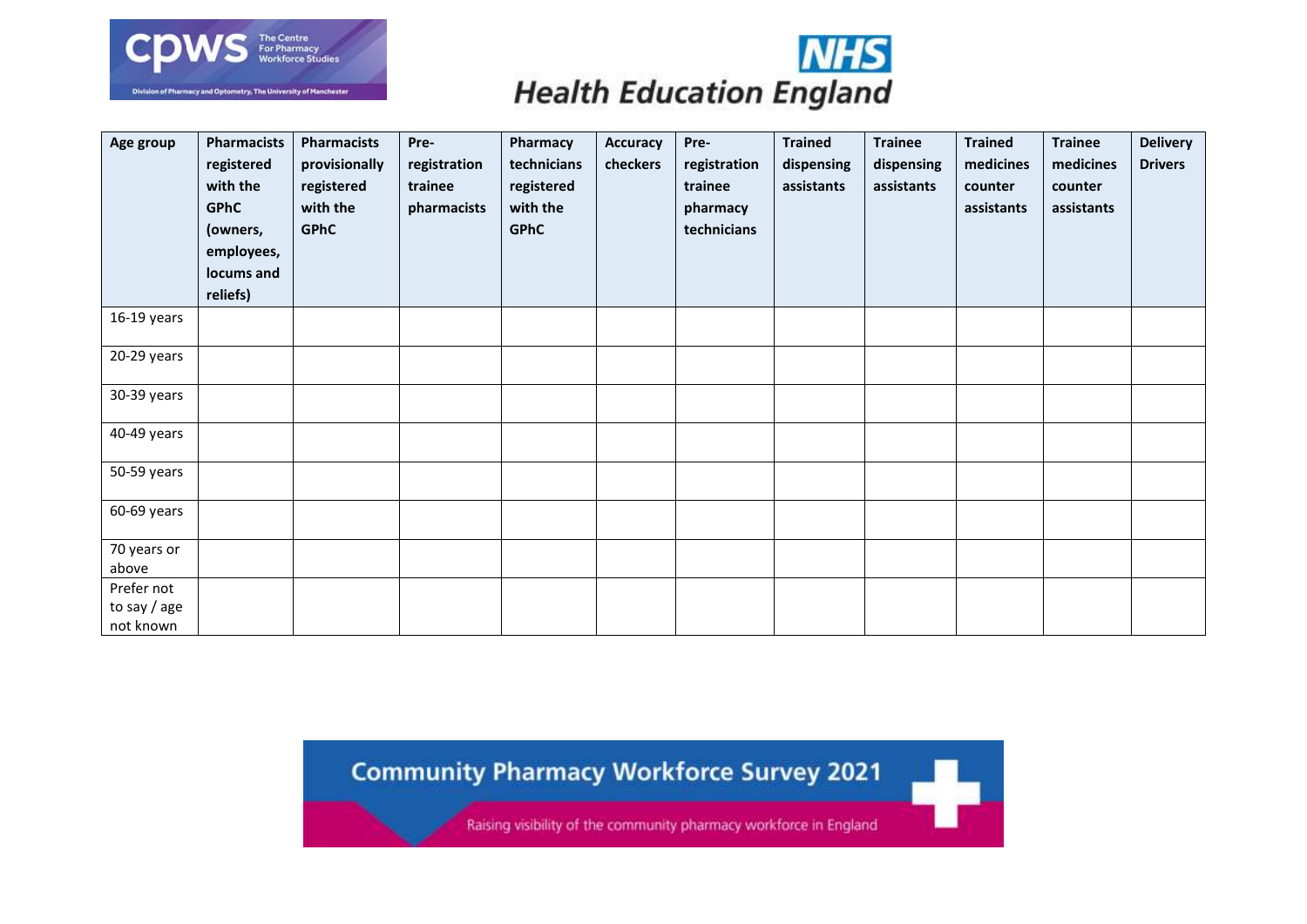



| <b>Ethnic group</b>     | <b>Pharmacists</b><br>registered<br>with the<br><b>GPhC</b><br>(owners,<br>employees,<br>locums and<br>reliefs) | <b>Pharmacists</b><br>provisionally<br>registered<br>with the<br><b>GPhC</b> | Pre-<br>registration<br>trainee<br>pharmacists | Pharmacy<br>technicians<br>registered<br>with the<br><b>GPhC</b> | <b>Accuracy</b><br>checkers | Pre-<br>registration<br>trainee<br>pharmacy<br>technicians | <b>Trained</b><br>dispensing<br>assistants | <b>Trainee</b><br>dispensing<br>assistants | <b>Trained</b><br>medicines<br>counter<br>assistants | <b>Trainee</b><br>medicines<br>counter<br>assistants | <b>Delivery</b><br><b>Drivers</b> |
|-------------------------|-----------------------------------------------------------------------------------------------------------------|------------------------------------------------------------------------------|------------------------------------------------|------------------------------------------------------------------|-----------------------------|------------------------------------------------------------|--------------------------------------------|--------------------------------------------|------------------------------------------------------|------------------------------------------------------|-----------------------------------|
| Asian or Asian          |                                                                                                                 |                                                                              |                                                |                                                                  |                             |                                                            |                                            |                                            |                                                      |                                                      |                                   |
| British-<br>Bangladeshi |                                                                                                                 |                                                                              |                                                |                                                                  |                             |                                                            |                                            |                                            |                                                      |                                                      |                                   |
| Asian or Asian          |                                                                                                                 |                                                                              |                                                |                                                                  |                             |                                                            |                                            |                                            |                                                      |                                                      |                                   |
| British-                |                                                                                                                 |                                                                              |                                                |                                                                  |                             |                                                            |                                            |                                            |                                                      |                                                      |                                   |
| Indian                  |                                                                                                                 |                                                                              |                                                |                                                                  |                             |                                                            |                                            |                                            |                                                      |                                                      |                                   |
| Asian or Asian          |                                                                                                                 |                                                                              |                                                |                                                                  |                             |                                                            |                                            |                                            |                                                      |                                                      |                                   |
| British-                |                                                                                                                 |                                                                              |                                                |                                                                  |                             |                                                            |                                            |                                            |                                                      |                                                      |                                   |
| Pakistani               |                                                                                                                 |                                                                              |                                                |                                                                  |                             |                                                            |                                            |                                            |                                                      |                                                      |                                   |
| Any other               |                                                                                                                 |                                                                              |                                                |                                                                  |                             |                                                            |                                            |                                            |                                                      |                                                      |                                   |
| Asian                   |                                                                                                                 |                                                                              |                                                |                                                                  |                             |                                                            |                                            |                                            |                                                      |                                                      |                                   |
| background              |                                                                                                                 |                                                                              |                                                |                                                                  |                             |                                                            |                                            |                                            |                                                      |                                                      |                                   |
| <b>Black or Black</b>   |                                                                                                                 |                                                                              |                                                |                                                                  |                             |                                                            |                                            |                                            |                                                      |                                                      |                                   |
| British-                |                                                                                                                 |                                                                              |                                                |                                                                  |                             |                                                            |                                            |                                            |                                                      |                                                      |                                   |
| African                 |                                                                                                                 |                                                                              |                                                |                                                                  |                             |                                                            |                                            |                                            |                                                      |                                                      |                                   |

**Community Pharmacy Workforce Survey 2021**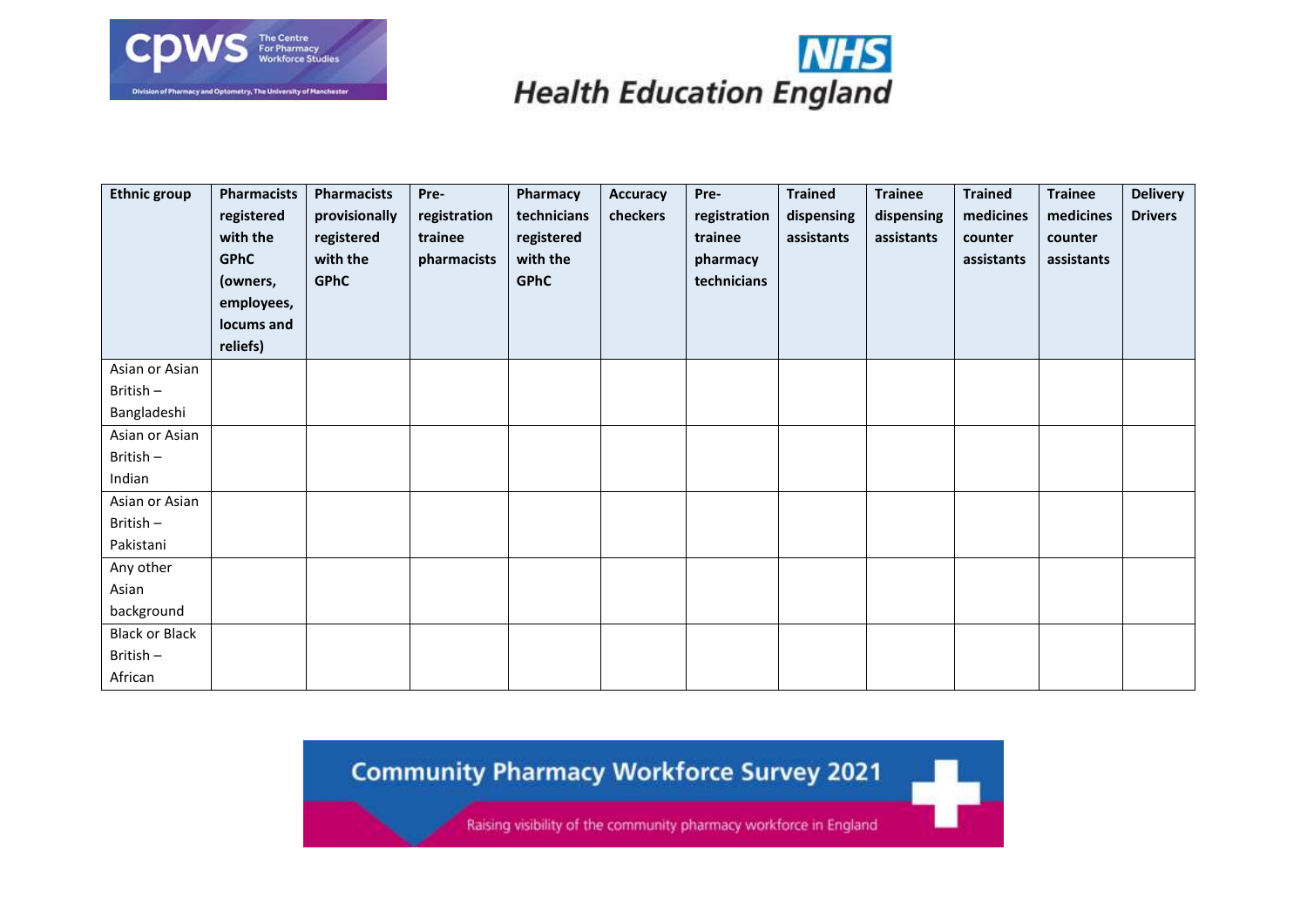



W,

### **Health Education England**

| <b>Ethnic group</b>   | <b>Pharmacists</b><br>registered<br>with the<br><b>GPhC</b><br>(owners,<br>employees,<br>locums and<br>reliefs) | <b>Pharmacists</b><br>provisionally<br>registered<br>with the<br><b>GPhC</b> | Pre-<br>registration<br>trainee<br>pharmacists | Pharmacy<br>technicians<br>registered<br>with the<br><b>GPhC</b> | <b>Accuracy</b><br>checkers | Pre-<br>registration<br>trainee<br>pharmacy<br>technicians | $\tilde{\phantom{a}}$<br><b>Trained</b><br>dispensing<br>assistants | <b>Trainee</b><br>dispensing<br>assistants | <b>Trained</b><br>medicines<br>counter<br>assistants | <b>Trainee</b><br>medicines<br>counter<br>assistants | <b>Delivery</b><br><b>Drivers</b> |
|-----------------------|-----------------------------------------------------------------------------------------------------------------|------------------------------------------------------------------------------|------------------------------------------------|------------------------------------------------------------------|-----------------------------|------------------------------------------------------------|---------------------------------------------------------------------|--------------------------------------------|------------------------------------------------------|------------------------------------------------------|-----------------------------------|
| <b>Black or Black</b> |                                                                                                                 |                                                                              |                                                |                                                                  |                             |                                                            |                                                                     |                                            |                                                      |                                                      |                                   |
| British-              |                                                                                                                 |                                                                              |                                                |                                                                  |                             |                                                            |                                                                     |                                            |                                                      |                                                      |                                   |
| Caribbean             |                                                                                                                 |                                                                              |                                                |                                                                  |                             |                                                            |                                                                     |                                            |                                                      |                                                      |                                   |
| Any other             |                                                                                                                 |                                                                              |                                                |                                                                  |                             |                                                            |                                                                     |                                            |                                                      |                                                      |                                   |
| <b>Black</b>          |                                                                                                                 |                                                                              |                                                |                                                                  |                             |                                                            |                                                                     |                                            |                                                      |                                                      |                                   |
| background            |                                                                                                                 |                                                                              |                                                |                                                                  |                             |                                                            |                                                                     |                                            |                                                      |                                                      |                                   |
| Chinese               |                                                                                                                 |                                                                              |                                                |                                                                  |                             |                                                            |                                                                     |                                            |                                                      |                                                      |                                   |
| Mixed White           |                                                                                                                 |                                                                              |                                                |                                                                  |                             |                                                            |                                                                     |                                            |                                                      |                                                      |                                   |
| and Asian             |                                                                                                                 |                                                                              |                                                |                                                                  |                             |                                                            |                                                                     |                                            |                                                      |                                                      |                                   |
| Mixed White           |                                                                                                                 |                                                                              |                                                |                                                                  |                             |                                                            |                                                                     |                                            |                                                      |                                                      |                                   |
| and Black             |                                                                                                                 |                                                                              |                                                |                                                                  |                             |                                                            |                                                                     |                                            |                                                      |                                                      |                                   |
| Caribbean             |                                                                                                                 |                                                                              |                                                |                                                                  |                             |                                                            |                                                                     |                                            |                                                      |                                                      |                                   |
| Mixed White           |                                                                                                                 |                                                                              |                                                |                                                                  |                             |                                                            |                                                                     |                                            |                                                      |                                                      |                                   |
| and Black             |                                                                                                                 |                                                                              |                                                |                                                                  |                             |                                                            |                                                                     |                                            |                                                      |                                                      |                                   |
| African               |                                                                                                                 |                                                                              |                                                |                                                                  |                             |                                                            |                                                                     |                                            |                                                      |                                                      |                                   |
| Any other             |                                                                                                                 |                                                                              |                                                |                                                                  |                             |                                                            |                                                                     |                                            |                                                      |                                                      |                                   |
| mixed                 |                                                                                                                 |                                                                              |                                                |                                                                  |                             |                                                            |                                                                     |                                            |                                                      |                                                      |                                   |
| background            |                                                                                                                 |                                                                              |                                                |                                                                  |                             |                                                            |                                                                     |                                            |                                                      |                                                      |                                   |

**Community Pharmacy Workforce Survey 2021**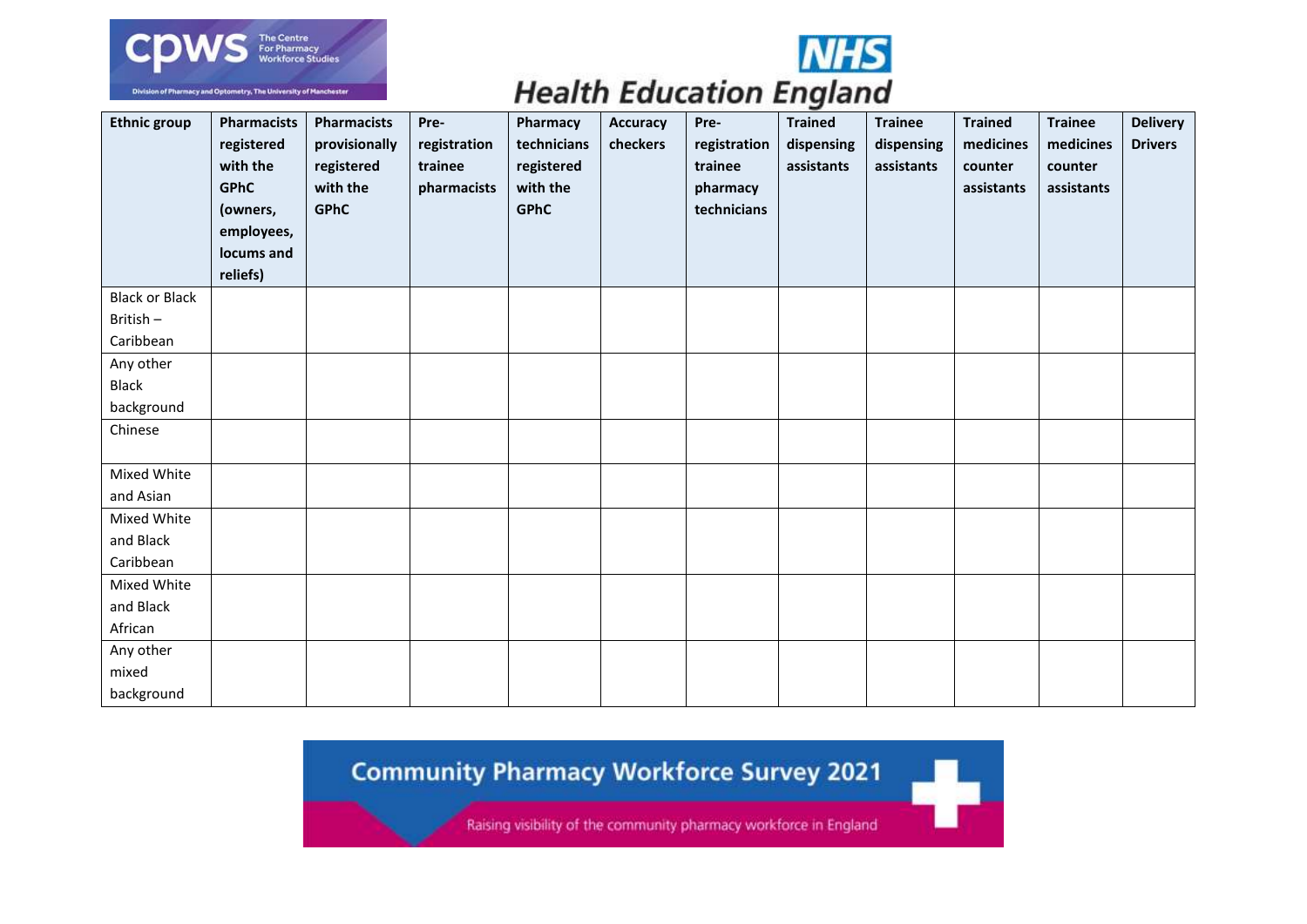



W,

### **Health Education England**

| <b>Ethnic group</b> | <b>Pharmacists</b><br>registered<br>with the<br><b>GPhC</b><br>(owners,<br>employees,<br>locums and<br>reliefs) | <b>Pharmacists</b><br>provisionally<br>registered<br>with the<br><b>GPhC</b> | Pre-<br>registration<br>trainee<br>pharmacists | Pharmacy<br>technicians<br>registered<br>with the<br><b>GPhC</b> | <b>Accuracy</b><br>checkers | Pre-<br>registration<br>trainee<br>pharmacy<br>technicians | ÷<br><b>Trained</b><br>dispensing<br>assistants | <b>Trainee</b><br>dispensing<br>assistants | <b>Trained</b><br>medicines<br>counter<br>assistants | <b>Trainee</b><br>medicines<br>counter<br>assistants | <b>Delivery</b><br><b>Drivers</b> |
|---------------------|-----------------------------------------------------------------------------------------------------------------|------------------------------------------------------------------------------|------------------------------------------------|------------------------------------------------------------------|-----------------------------|------------------------------------------------------------|-------------------------------------------------|--------------------------------------------|------------------------------------------------------|------------------------------------------------------|-----------------------------------|
| White $-$           |                                                                                                                 |                                                                              |                                                |                                                                  |                             |                                                            |                                                 |                                            |                                                      |                                                      |                                   |
| <b>British</b>      |                                                                                                                 |                                                                              |                                                |                                                                  |                             |                                                            |                                                 |                                            |                                                      |                                                      |                                   |
| White Irish         |                                                                                                                 |                                                                              |                                                |                                                                  |                             |                                                            |                                                 |                                            |                                                      |                                                      |                                   |
| Any other           |                                                                                                                 |                                                                              |                                                |                                                                  |                             |                                                            |                                                 |                                            |                                                      |                                                      |                                   |
| white               |                                                                                                                 |                                                                              |                                                |                                                                  |                             |                                                            |                                                 |                                            |                                                      |                                                      |                                   |
| background          |                                                                                                                 |                                                                              |                                                |                                                                  |                             |                                                            |                                                 |                                            |                                                      |                                                      |                                   |
| Any other           |                                                                                                                 |                                                                              |                                                |                                                                  |                             |                                                            |                                                 |                                            |                                                      |                                                      |                                   |
| <b>Ethnic Group</b> |                                                                                                                 |                                                                              |                                                |                                                                  |                             |                                                            |                                                 |                                            |                                                      |                                                      |                                   |
| Prefer not to       |                                                                                                                 |                                                                              |                                                |                                                                  |                             |                                                            |                                                 |                                            |                                                      |                                                      |                                   |
| say / Ethnicity     |                                                                                                                 |                                                                              |                                                |                                                                  |                             |                                                            |                                                 |                                            |                                                      |                                                      |                                   |
| not known           |                                                                                                                 |                                                                              |                                                |                                                                  |                             |                                                            |                                                 |                                            |                                                      |                                                      |                                   |

### **Community Pharmacy Workforce Survey 2021**